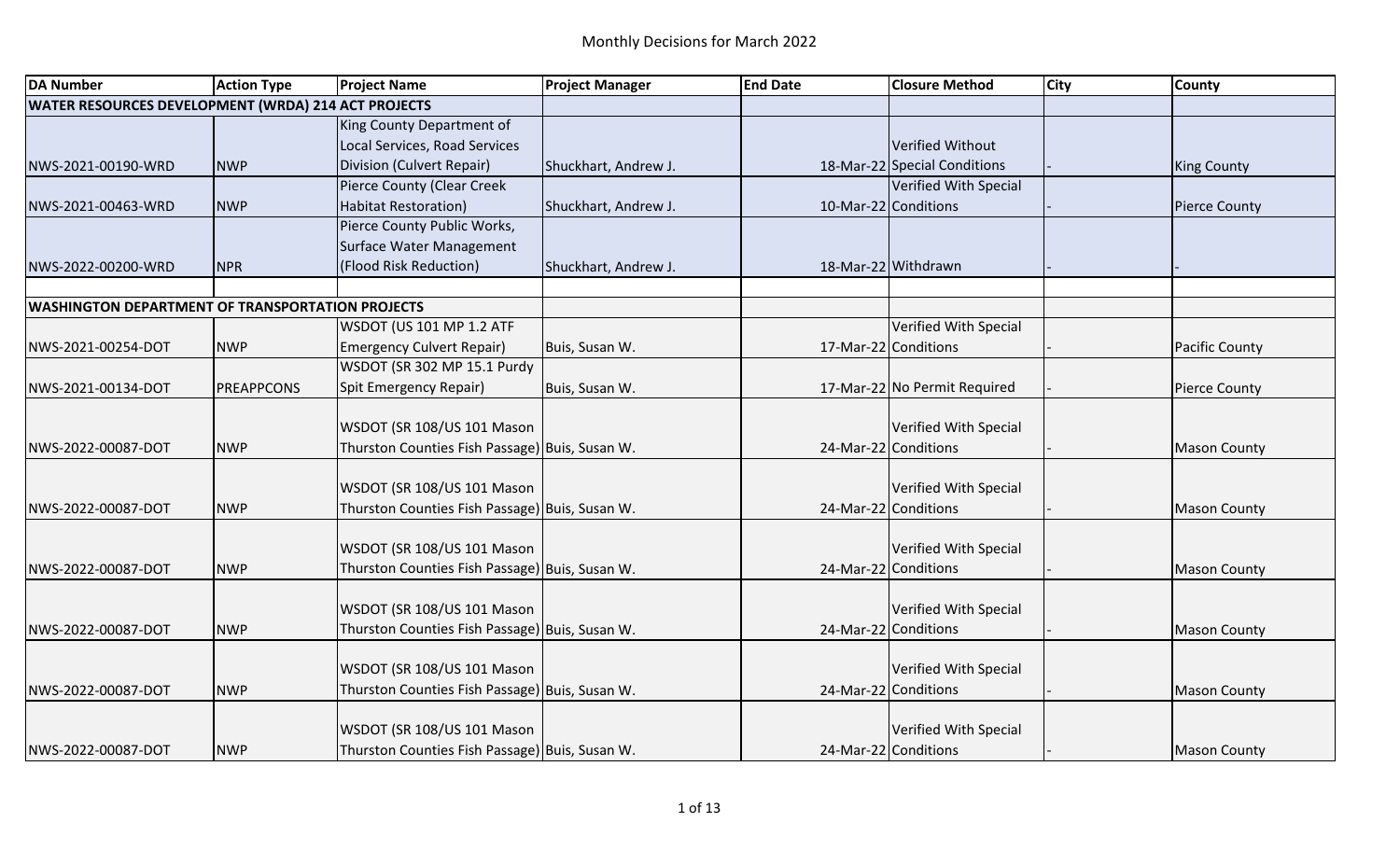| <b>DA Number</b>          | <b>Action Type</b> | <b>Project Name</b>                | <b>Project Manager</b> | <b>End Date</b> | <b>Closure Method</b>        | <b>City</b> | <b>County</b>           |
|---------------------------|--------------------|------------------------------------|------------------------|-----------------|------------------------------|-------------|-------------------------|
|                           |                    | WA St Dept of Transportation       |                        |                 |                              |             |                         |
|                           |                    | (SR 20 Fish Creek and Lorenzan     |                        |                 |                              |             |                         |
| NWS-2020-00846-DOT        | <b>COMPCERT</b>    | Creek-Fish Passage)                | Evans, Nicole T.       |                 | 3-Mar-22 Procedure Complete  |             | <b>Skagit County</b>    |
|                           |                    | WA ST Dept of Transportation       |                        |                 |                              |             |                         |
|                           |                    | (SR) 544 Unnamed Tributary         |                        |                 |                              |             |                         |
|                           |                    | (UNT) to Four Mile Creek (Fish     |                        |                 |                              |             |                         |
| NWS-2021-00120-DOT        | <b>COMPCERT</b>    | Passage)                           | Evans, Nicole T.       |                 | 3-Mar-22 Procedure Complete  |             | <b>Whatcom County</b>   |
|                           |                    | <b>Washington State Ferries</b>    |                        |                 |                              |             |                         |
| NWS-2012-00728-DOT        | PREAPPCONS         | (Fauntleroy Ferry Terminal)        | Lang, Jennifer W.      |                 | 24-Mar-22 Permit Required    |             | <b>King County</b>      |
| NWS-2022-00256-DOT        | <b>PREAPPCONS</b>  | WSDOT SR 167/I-5 to SR 161         | Manning, Sandra L.     |                 | 31-Mar-22 Permit Required    |             | <b>King County</b>      |
| <b>ALL OTHER PROJECTS</b> |                    |                                    |                        |                 |                              |             |                         |
|                           |                    | <b>Bonneville Power</b>            |                        |                 |                              |             |                         |
|                           |                    | Administration(Echo Lake-          |                        |                 | Verified With Special        |             |                         |
| NWS-2020-00974            | <b>NWP</b>         | Monroe Access Road)                | Anderson, Colleen C.   |                 | 21-Mar-22 Conditions         |             | <b>Snohomish County</b> |
|                           |                    | <b>Bonneville Power</b>            |                        |                 |                              |             |                         |
|                           |                    | Administration (Echo Lake-         |                        |                 | Verified With Special        |             |                         |
| NWS-2020-00974            | <b>NWP</b>         | Monroe Access Road)                | Anderson, Colleen C.   |                 | 21-Mar-22 Conditions         |             | Snohomish County        |
|                           |                    | <b>Bonneville Power</b>            |                        |                 |                              |             |                         |
|                           |                    | Administration (Echo Lake-         |                        |                 | Verified With Special        |             |                         |
| NWS-2020-00974            | <b>NWP</b>         | Monroe Access Road)                | Anderson, Colleen C.   |                 | 21-Mar-22 Conditions         |             | <b>Snohomish County</b> |
|                           |                    | <b>Bonneville Power</b>            |                        |                 |                              |             |                         |
|                           |                    | Administration(Echo Lake-          |                        |                 | Verified With Special        |             |                         |
| NWS-2020-00974            | <b>NWP</b>         | Monroe Access Road)                | Anderson, Colleen C.   |                 | 21-Mar-22 Conditions         |             | <b>Snohomish County</b> |
|                           |                    | Harney View Park & Road            |                        |                 | Verified Without             |             |                         |
| NWS-2020-01182            | <b>NWP</b>         | <b>Association (Pile)</b>          | Anderson, Colleen C.   |                 | 2-Mar-22 Special Conditions  |             | San Juan County         |
|                           |                    |                                    |                        |                 | Withdrawn To Become          |             |                         |
|                           |                    | Howe, George (Pier, Ramp,          |                        |                 | A Letter Of Permission       |             |                         |
| NWS-2021-00114            | <b>RGP</b>         | Float, Buoy, Boat Lift)            | Anderson, Colleen C.   | 22-Mar-22 (LOP) |                              |             | <b>Pierce County</b>    |
|                           |                    | SEA20A LLC (Site                   |                        |                 | Verified Without             |             |                         |
| NWS-2021-00132            | <b>NWP</b>         | Redevelopment)                     | Anderson, Colleen C.   |                 | 28-Mar-22 Special Conditions |             | <b>King County</b>      |
|                           |                    | City of Kenmore (NE 190th          |                        |                 | Verified With Special        |             |                         |
| NWS-2021-00150            | <b>NWP</b>         | <b>Street Culvert Replacement)</b> | Anderson, Colleen C.   |                 | 2-Mar-22 Conditions          |             | <b>King County</b>      |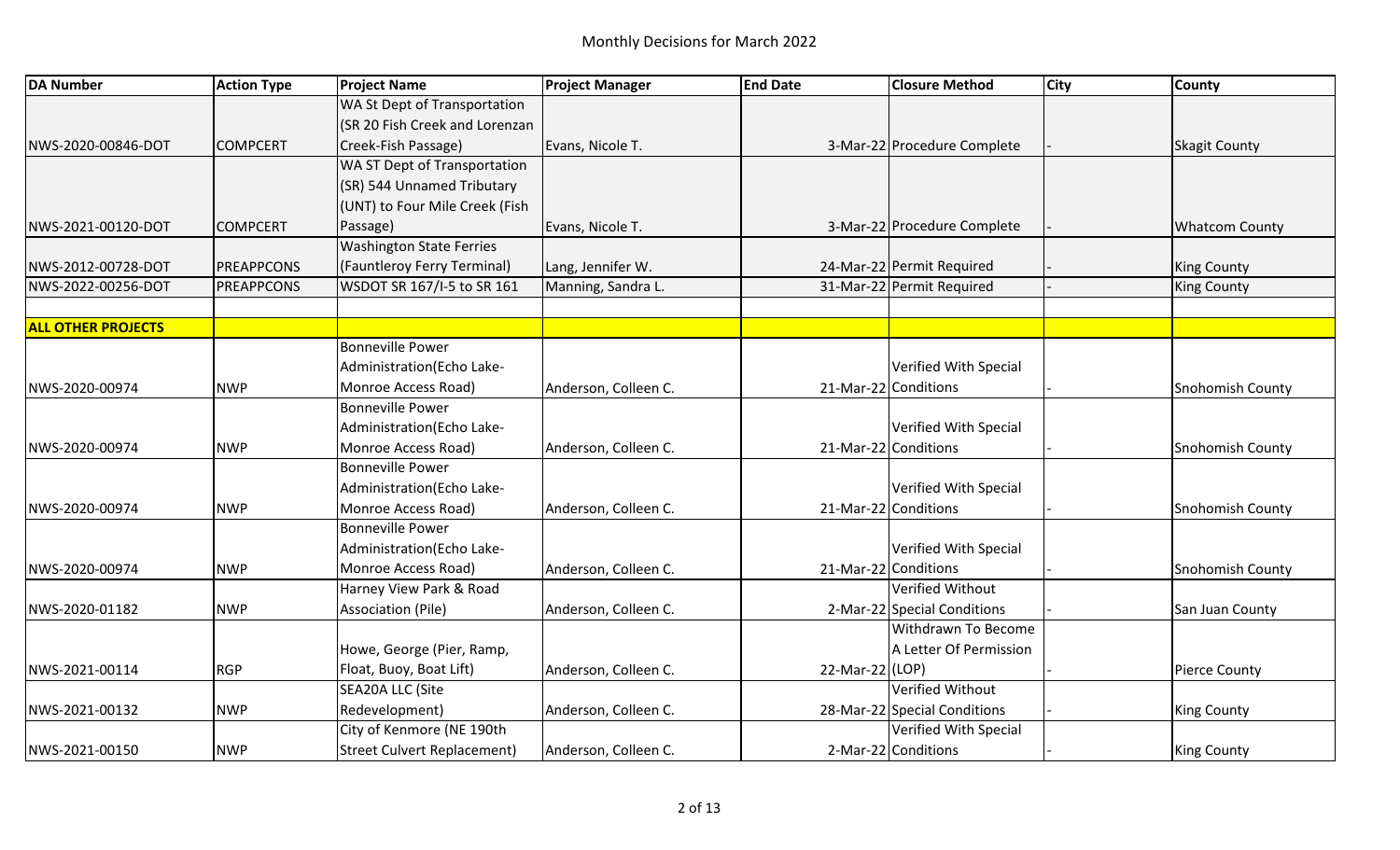| <b>DA Number</b>  | <b>Action Type</b> | <b>Project Name</b>                                    | <b>Project Manager</b> | <b>End Date</b>     | <b>Closure Method</b>      | <b>City</b>         | <b>County</b>        |
|-------------------|--------------------|--------------------------------------------------------|------------------------|---------------------|----------------------------|---------------------|----------------------|
|                   |                    | Shoreline, City of (Hidden Lake                        |                        |                     | Verified With Special      |                     |                      |
| NWS-2021-00470    | <b>NWP</b>         | Dam Removal)                                           | Anderson, Colleen C.   |                     | 3-Mar-22 Conditions        |                     | <b>King County</b>   |
|                   |                    | Shoreline, City of (Hidden Lake                        |                        |                     | Verified With Special      |                     |                      |
| NWS-2021-00470    | <b>NWP</b>         | Dam Removal)                                           | Anderson, Colleen C.   |                     | 3-Mar-22 Conditions        |                     | <b>King County</b>   |
|                   |                    | Redmond, City of (10000 Block                          |                        |                     | Verified With Special      |                     |                      |
| NWS-2021-00612    | <b>NWP</b>         | Avondale Road Erosion)                                 | Anderson, Colleen C.   |                     | 3-Mar-22 Conditions        |                     | <b>King County</b>   |
|                   |                    | Redmond, City of (10000 Block                          |                        |                     | Verified With Special      |                     |                      |
| NWS-2021-00612    | <b>NWP</b>         | Avondale Road Erosion)                                 | Anderson, Colleen C.   |                     | 3-Mar-22 Conditions        |                     | <b>King County</b>   |
|                   |                    |                                                        |                        |                     | Verified With Special      |                     |                      |
| NWS-2021-00768    | <b>NWP</b>         | Hall Spencer (Float Project)                           | Anderson, Colleen C.   |                     | 2-Mar-22 Conditions        |                     | <b>King County</b>   |
|                   |                    |                                                        |                        |                     | Verified With Special      |                     |                      |
| NWS-2021-00768    | <b>NWP</b>         | Hall Spencer (Float Project)                           | Anderson, Colleen C.   |                     | 2-Mar-22 Conditions        |                     | <b>King County</b>   |
|                   |                    | Habib David (Joint-use pier                            |                        |                     | Verified With Special      |                     |                      |
| NWS-2021-00955    | <b>NWP</b>         | repair)                                                | Anderson, Colleen C.   |                     | 1-Mar-22 Conditions        |                     | <b>King County</b>   |
|                   |                    |                                                        |                        |                     | Verified With Special      |                     |                      |
| NWS-2021-01015    | <b>NWP</b>         | Ellis Sarah (Float Replacement)   Anderson, Colleen C. |                        |                     | 1-Mar-22 Conditions        |                     | <b>King County</b>   |
|                   |                    | Belfiore, Joe & Kristina                               |                        |                     | Verified With Special      |                     |                      |
| NWS-2021-01019    | <b>NWP</b>         | (Bulkhead)                                             | Anderson, Colleen C.   |                     | 1-Mar-22 Conditions        | <b>Yarrow Point</b> | <b>King County</b>   |
|                   |                    | Belfiore, Joe & Kristina                               |                        |                     | Verified With Special      |                     |                      |
| NWS-2021-01019    | <b>NWP</b>         | (Bulkhead)                                             | Anderson, Colleen C.   |                     | 1-Mar-22 Conditions        | <b>Yarrow Point</b> | <b>King County</b>   |
|                   |                    |                                                        |                        |                     | Verified With Special      |                     |                      |
| NWS-2021-01056    | <b>NWP</b>         | Weber, Jim (Pier and Boat Lift)                        | Anderson, Colleen C.   |                     | 1-Mar-22 Conditions        |                     | <b>King County</b>   |
|                   |                    |                                                        |                        |                     | Verified With Special      |                     |                      |
| NWS-2021-01171    | <b>NWP</b>         | Benezra, Mark (Pier Repair)                            | Anderson, Colleen C.   |                     | 2-Mar-22 Conditions        | Kirkland            | <b>King County</b>   |
|                   |                    |                                                        |                        |                     |                            |                     |                      |
|                   |                    | Port Gamble S'Klallam Tribe -                          |                        |                     | <b>Issued With Special</b> |                     |                      |
| NWS-2008-00476-AQ | <b>SP</b>          | Kitsap 1                                               | Bunch, Jordan A.       |                     | 23-Mar-22 Conditions       |                     | <b>Kitsap County</b> |
|                   |                    | Calm Cove Shellfish Company                            |                        |                     | Withdrawn By               |                     |                      |
| NWS-2021-00926-AQ | SP                 | (Wollenberg)                                           | Bunch, Jordan A.       | 31-Mar-22 Applicant |                            |                     | <b>Mason County</b>  |
|                   |                    |                                                        |                        |                     |                            |                     |                      |
|                   |                    | Energy Northwest (Reach 5                              |                        |                     | Verified With Special      |                     |                      |
| NWS-2019-00429    | <b>NWP</b>         | Gravel and Wood Recruitment) Carnes, Evan G.           |                        |                     | 25-Mar-22 Conditions       |                     | Lewis County         |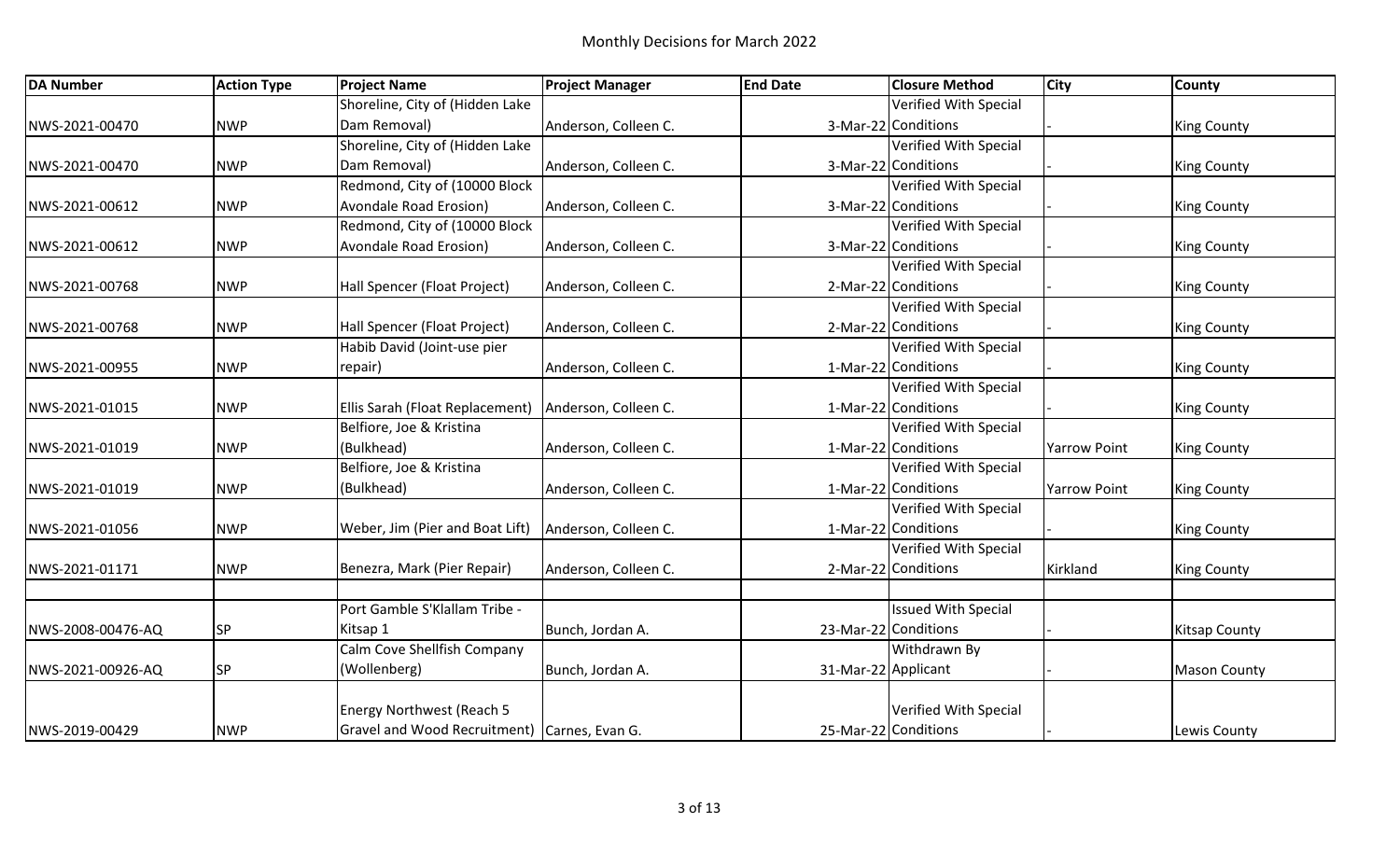| <b>DA Number</b> | <b>Action Type</b> | <b>Project Name</b>                  | <b>Project Manager</b> | <b>End Date</b>     | <b>Closure Method</b>        | <b>City</b> | <b>County</b>              |
|------------------|--------------------|--------------------------------------|------------------------|---------------------|------------------------------|-------------|----------------------------|
|                  |                    | NOAA NOS (Columbia River             |                        |                     | Verified Without             |             |                            |
| NWS-2020-00089   | <b>NWP</b>         | Current Survey)                      | Carnes, Evan G.        |                     | 1-Mar-22 Special Conditions  |             | <b>Clark County</b>        |
|                  |                    | <b>Chehalis Basin Fisheries Task</b> |                        |                     |                              |             |                            |
|                  |                    | Force (Wildcat Road Fish Barrier     |                        |                     | Verified Without             |             |                            |
| NWS-2020-00799   | <b>NWP</b>         | Correction #19-1104)                 | Carnes, Evan G.        |                     | 10-Mar-22 Special Conditions |             | <b>Grays Harbor County</b> |
|                  |                    | South Bend, City of (Float and       |                        |                     | <b>Verified With Special</b> |             |                            |
| NWS-2021-00333   | <b>NWP</b>         | Piling Replacement)                  | Carnes, Evan G.        |                     | 8-Mar-22 Conditions          |             | <b>Pacific County</b>      |
|                  |                    | <b>Grays Harbor County Public</b>    |                        |                     |                              |             |                            |
|                  |                    | <b>Works (Garrard Creek Road</b>     |                        |                     | Verified With Special        |             |                            |
| NWS-2021-00905   | <b>NWP</b>         | Realignment)                         | Carnes, Evan G.        |                     | 25-Mar-22 Conditions         |             | <b>Grays Harbor County</b> |
|                  |                    | Camas City of, (Lacamas North        |                        |                     | Verified Without             |             |                            |
| NWS-2018-00385   | <b>NWP</b>         | Shore trail)                         | Carsner, James H.      |                     | 16-Mar-22 Special Conditions |             | <b>Clark County</b>        |
|                  |                    |                                      |                        |                     | Verified With Special        |             |                            |
| NWS-2019-00948   | <b>NWP</b>         | <b>Battle Ground Subdivision LLC</b> | Carsner, James H.      |                     | 10-Mar-22 Conditions         |             | <b>Clark County</b>        |
|                  |                    | Battle Ground, City of (SR 503       |                        |                     |                              |             |                            |
| NWS-2020-00876   | <b>COMPCERT</b>    | shared use pathway)                  | Carsner, James H.      |                     | 17-Mar-22 Procedure Complete |             | <b>Clark County</b>        |
|                  |                    |                                      |                        |                     | Permit Requirement           |             |                            |
| NWS-2021-00572   | <b>PREAPPCONS</b>  | NCS Lands (JD Only)                  | Carsner, James H.      | 28-Mar-22 Unknown   |                              |             | <b>Klickitat County</b>    |
|                  |                    | City of Ridgefield Public Works      |                        |                     |                              |             |                            |
| NWS-2021-00646   | <b>PREAPPCONS</b>  | (YMCA Site Plan Project)             | Carsner, James H.      |                     | 14-Mar-22 Permit Required    |             | <b>Clark County</b>        |
|                  |                    |                                      |                        |                     | Permit Requirement           |             |                            |
| NWS-2021-00857   | <b>PREAPPCONS</b>  | Sterling Design, Inc.                | Carsner, James H.      | 17-Mar-22 Unknown   |                              |             | <b>Clark County</b>        |
|                  |                    | Science and Math Institute           |                        |                     |                              |             |                            |
|                  |                    | (Chinook Orca Research &             |                        |                     |                              |             |                            |
| NWS-2021-01020   | <b>LOP</b>         | Education)                           | Casper, Jennifer P.    |                     | 24-Mar-22 Withdrawn          | Tacoma      | <b>Pierce County</b>       |
|                  |                    |                                      |                        |                     | Verified With Special        |             |                            |
| NWS-2021-00184   | <b>NWP</b>         | Gashler, David (Jenna Acres)         | Churchill, Jenae N.    |                     | 24-Mar-22 Conditions         | Edgewood    | <b>Pierce County</b>       |
|                  |                    | Trout Unlimited (Smith Draw          |                        |                     |                              |             |                            |
|                  |                    | Process-Based Stream                 |                        |                     | Verified Without             |             |                            |
| NWS-2021-01100   | <b>NWP</b>         | Restoration)                         | Churchill, Jenae N.    |                     | 24-Mar-22 Special Conditions |             | Douglas County             |
|                  |                    | Mackenzie Don (Boathouse             |                        |                     | Withdrawn By                 |             |                            |
| NWS-2021-01172   | <b>NWP</b>         | <b>Repair and Maintenance)</b>       | Churchill, Jenae N.    | 22-Mar-22 Applicant |                              |             | <b>Chelan County</b>       |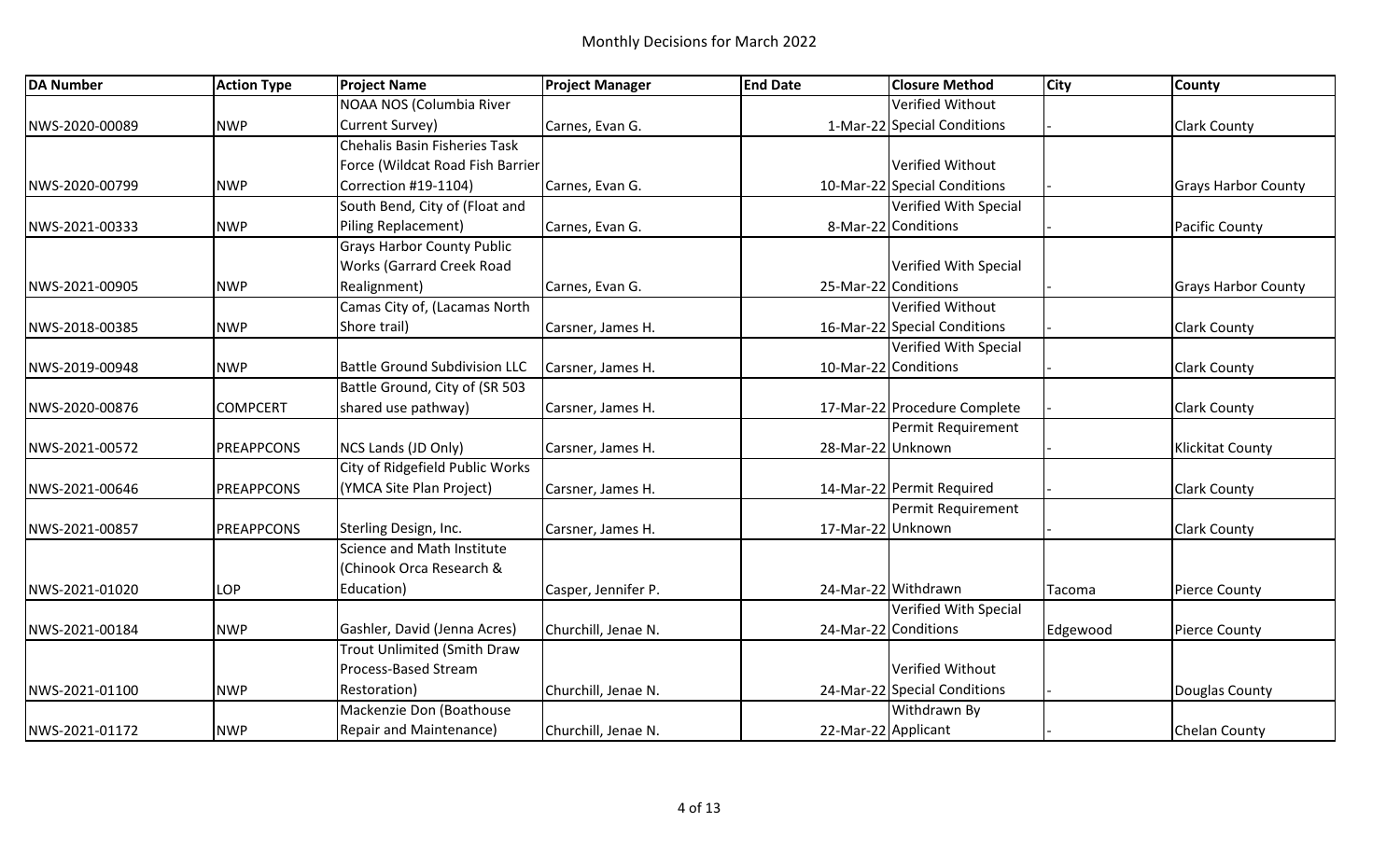| <b>DA Number</b>  | <b>Action Type</b> | <b>Project Name</b>                                    | <b>Project Manager</b> | <b>End Date</b>      | <b>Closure Method</b>      | <b>City</b> | <b>County</b>          |
|-------------------|--------------------|--------------------------------------------------------|------------------------|----------------------|----------------------------|-------------|------------------------|
|                   |                    | Olympia City of (Olympia                               |                        |                      |                            |             |                        |
|                   |                    | Maintenance Center Wetland                             |                        |                      | <b>Withdrawn To Become</b> |             |                        |
| NWS-2021-00647    | <b>NWP</b>         | Restoration)                                           | Clinton, Brandon C.    |                      | 30-Mar-22 A General Permit |             | <b>Thurston County</b> |
|                   |                    | Olympia City of (Olympia                               |                        |                      |                            |             |                        |
|                   |                    | Maintenance Center Wetland                             |                        |                      | Verified With Special      |             |                        |
| NWS-2021-00647    | <b>NWP</b>         | Restoration)                                           | Clinton, Brandon C.    | 30-Mar-22 Conditions |                            |             | <b>Thurston County</b> |
|                   |                    |                                                        |                        |                      |                            |             |                        |
|                   |                    | Thurston County Public Works                           |                        |                      | Withdrawn To Become        |             |                        |
| NWS-2021-00797    | <b>NWP</b>         | (Fish Passage)                                         | Clinton, Brandon C.    |                      | 31-Mar-22 A General Permit |             | <b>Thurston County</b> |
|                   |                    |                                                        |                        |                      | <b>Issued With Special</b> |             |                        |
| NWS-2012-01136-AQ | LOP                | Seattle Shellfish, LLC, Rice Lease Crosson, Steven B.  |                        |                      | 1-Mar-22 Conditions        |             | <b>Mason County</b>    |
|                   |                    | Taylor Shellfish Farms (Hopley                         |                        |                      | <b>Issued With Special</b> |             |                        |
| NWS-2007-01202-AQ | LOP                | Lease)                                                 | Dailey, Samantha J.    |                      | 3-Mar-22 Conditions        |             | <b>Skagit County</b>   |
|                   |                    | Pacific Shellfish Nahcotta                             |                        |                      | <b>Issued With Special</b> |             |                        |
| NWS-2007-01499-AQ | <b>SP</b>          | (Willapa-Stackpole)                                    | Dailey, Samantha J.    | 17-Mar-22 Conditions |                            |             | Pacific County         |
|                   |                    |                                                        |                        |                      |                            |             |                        |
|                   |                    | Allen Shellfish LLC (Johnson                           |                        |                      | <b>Issued With Special</b> |             |                        |
| NWS-2007-01383-AQ | LOP                | Lease)                                                 | Fannin, Chelsea B.     |                      | 4-Mar-22 Conditions        | Olympia     | <b>Thurston County</b> |
|                   |                    | Allen Shellfish LLC (Harmon                            |                        |                      | <b>Issued With Special</b> |             |                        |
| NWS-2007-01384-AQ | LOP                | Lease)                                                 | Fannin, Chelsea B.     |                      | 4-Mar-22 Conditions        | Olympia     | <b>Thurston County</b> |
|                   |                    |                                                        |                        |                      | <b>Issued With Special</b> |             |                        |
| NWS-2009-01566-AQ | LOP                | Seattle Shellfish (Willits Lease)   Fannin, Chelsea B. |                        |                      | 2-Mar-22 Conditions        |             | <b>Thurston County</b> |
|                   |                    |                                                        |                        |                      | <b>Issued With Special</b> |             |                        |
| NWS-2009-01567-AQ | LOP                | Seattle Shellfish (Penner Lease)   Fannin, Chelsea B.  |                        |                      | 2-Mar-22 Conditions        |             | <b>Thurston County</b> |
|                   |                    | Hama Hama Company (Jackson                             |                        |                      | <b>Issued With Special</b> |             |                        |
| NWS-2012-00584-AQ | LOP                | Cove)                                                  | Fannin, Chelsea B.     | 16-Mar-22 Conditions |                            | brinnon     | Jefferson County       |
|                   |                    | Hama Hama Oysters (Hove                                |                        |                      | <b>Issued With Special</b> |             |                        |
| NWS-2012-00836-AQ | LOP                | Cove)                                                  | Fannin, Chelsea B.     | 17-Mar-22 Conditions |                            | Shelton     | <b>Mason County</b>    |
|                   |                    | <b>Taylor Shellfish Farms (Fudge</b>                   |                        |                      |                            |             |                        |
|                   |                    | Point North Geoduck Farm -                             |                        |                      | <b>Issued With Special</b> |             |                        |
| NWS-2014-00065-AQ | SP                 | Grabarek)                                              | FANNIN, IVAN W.        | 10-Mar-22 Conditions |                            |             | <b>Mason County</b>    |
|                   |                    | Broders Seafood, Discovery Bay                         |                        |                      | <b>Issued With Special</b> |             |                        |
| NWS-2017-00258-AQ | LOP                | Farm                                                   | FANNIN, IVAN W.        |                      | 9-Mar-22 Conditions        |             | Jefferson County       |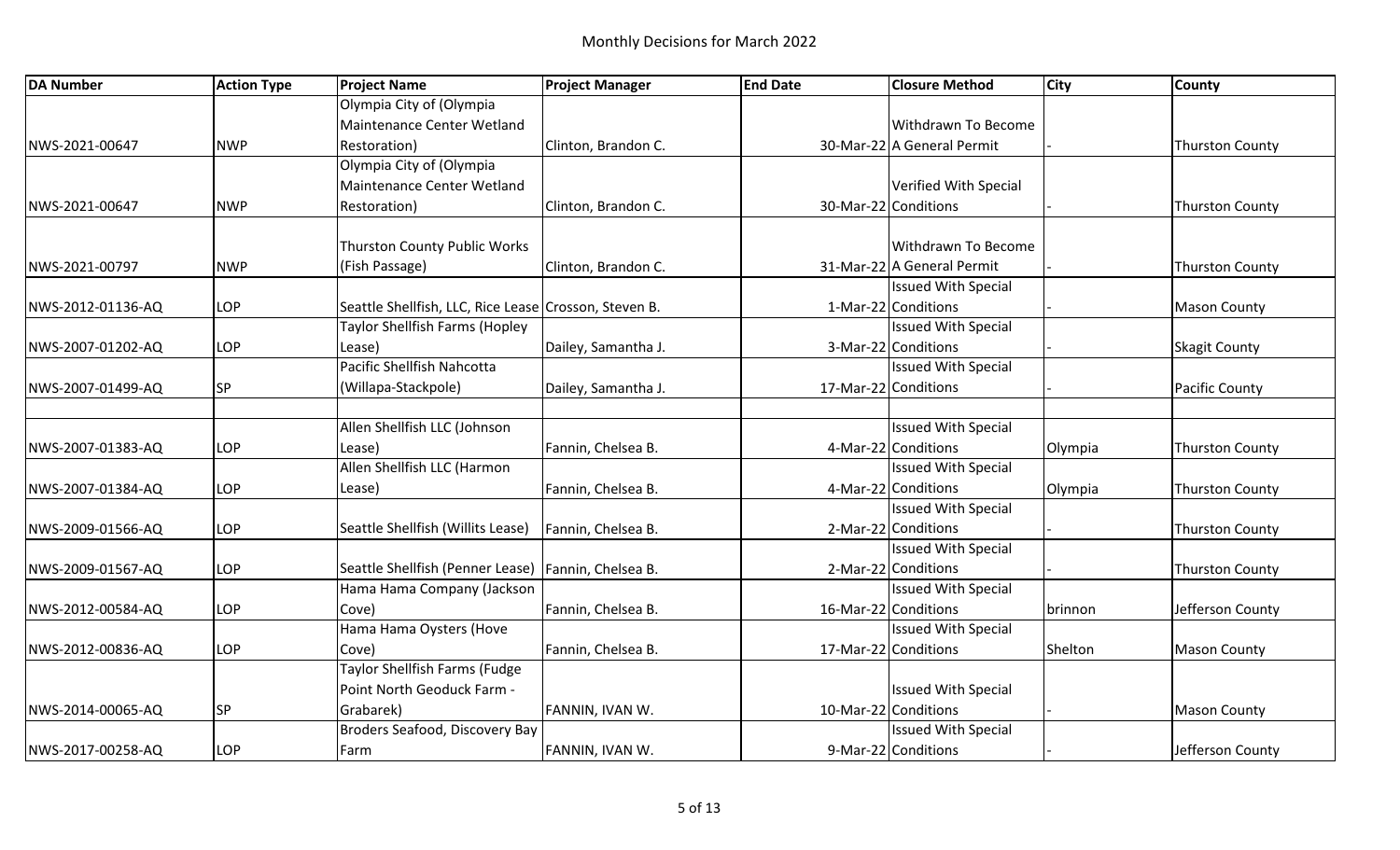| <b>DA Number</b>  | <b>Action Type</b> | <b>Project Name</b>                                                           | <b>Project Manager</b>  | <b>End Date</b> | <b>Closure Method</b>        | <b>City</b> | <b>County</b>              |
|-------------------|--------------------|-------------------------------------------------------------------------------|-------------------------|-----------------|------------------------------|-------------|----------------------------|
|                   |                    | Taylor Shellfish Farms (Samish                                                |                         |                 | <b>Issued With Special</b>   |             |                            |
| NWS-2021-00350-AQ | SP                 | MA1)                                                                          | FANNIN, IVAN W.         |                 | 1-Mar-22 Conditions          |             | <b>Skagit County</b>       |
|                   |                    | <b>Taylor Shellfish Farms (Samish</b>                                         |                         |                 | <b>Issued With Special</b>   |             |                            |
| NWS-2021-00351-AQ | <b>SP</b>          | MA3)                                                                          | FANNIN, IVAN W.         |                 | 3-Mar-22 Conditions          |             | <b>Skagit County</b>       |
|                   |                    | <b>Taylor Shellfish Farms (Hopley</b>                                         |                         |                 | <b>Issued With Special</b>   |             |                            |
| NWS-2012-00711-AQ | <b>SP</b>          | Trust)                                                                        | Finn, Fairfax K.        |                 | 14-Mar-22 Conditions         |             | <b>Skagit County</b>       |
|                   |                    |                                                                               |                         |                 | <b>Issued With Special</b>   |             |                            |
| NWS-2014-00978-AQ | <b>LOP</b>         | Ohlson Property, LLC                                                          | Finn, Fairfax K.        |                 | 18-Mar-22 Conditions         |             | <b>Pierce County</b>       |
|                   |                    | Goodro Shellfish (Coleman                                                     |                         |                 | <b>Issued With Special</b>   |             |                            |
| NWS-2009-00811-AQ | <b>LOP</b>         | Lease)                                                                        | <b>GARNER, BRODY G.</b> |                 | 11-Mar-22 Conditions         |             | <b>Mason County</b>        |
|                   |                    | Hamma Hamma Co Schafer                                                        |                         |                 | <b>Issued With Special</b>   |             |                            |
| NWS-2020-00634-AQ | <b>LOP</b>         | (Oyster Farm)                                                                 | <b>GARNER, BRODY G.</b> |                 | 18-Mar-22 Conditions         |             | <b>Mason County</b>        |
|                   |                    |                                                                               |                         |                 | <b>Issued With Special</b>   |             |                            |
| NWS-2020-01207-AQ | <b>LOP</b>         | <b>Brady's Oysters</b>                                                        | <b>GARNER, BRODY G.</b> |                 | 11-Mar-22 Conditions         |             | <b>Grays Harbor County</b> |
|                   | <b>PREAPPCONS</b>  |                                                                               |                         |                 | 21-Mar-22 Permit Required    |             |                            |
| NWS-2016-00837    |                    | Amo, Carrie (PRF Replacement) Gregory, Jerald J.<br>Hama Hama Company - Mason |                         |                 | Verified With Special        |             | <b>Kitsap County</b>       |
|                   | <b>NWP</b>         |                                                                               |                         |                 | 7-Mar-22 Conditions          |             |                            |
| NWS-2007-01286-AQ |                    | Hartley, Peter (Bulkhead                                                      | Guy, Danette L.         |                 |                              |             | <b>Mason County</b>        |
|                   |                    |                                                                               |                         |                 | 1-Mar-22 Withdrawn           |             |                            |
| NWS-2017-00840    | <b>NWP</b>         | Repair)<br>Nippon Dynawave Packaging                                          | Guy, Danette L.         |                 |                              | burien      | <b>King County</b>         |
|                   |                    |                                                                               |                         |                 | Verified Without             |             |                            |
|                   | <b>NWP</b>         | Co. Fire Water System<br>Maintenance                                          |                         |                 | 17-Mar-22 Special Conditions |             |                            |
| NWS-2019-00261    |                    | WA ST Dept of Fish and Wildlife                                               | Guy, Danette L.         |                 |                              |             | <b>Cowlitz County</b>      |
| NWS-2021-00084    | <b>NPR</b>         | (Deer Lake Access)                                                            |                         |                 | 28-Mar-22 Withdrawn          |             | <b>Island County</b>       |
|                   |                    | Sadis, David (Pier & Covered                                                  | Guy, Danette L.         |                 | <b>Issued With Special</b>   |             |                            |
| NWS-2021-00636    | <b>LOP</b>         | Moorage Repair)                                                               |                         |                 | 22-Mar-22 Conditions         |             |                            |
|                   |                    | Lake Merwin Campers                                                           | Guy, Danette L.         |                 |                              |             | <b>King County</b>         |
|                   |                    |                                                                               |                         |                 |                              |             |                            |
|                   |                    | Hideaway (Marina                                                              |                         |                 |                              |             |                            |
| NWS-2021-01081    | <b>NWP</b>         | Improvements)                                                                 | Guy, Danette L.         |                 | 21-Mar-22 Withdrawn          |             | <b>Clark County</b>        |
|                   |                    | Nippon Dynawave Packaging                                                     |                         |                 |                              |             |                            |
| NWS-2022-00100    | <b>NWP</b>         | Company (Outfall Repair)                                                      | Guy, Danette L.         |                 | 4-Mar-22 Withdrawn           | Longview    | <b>Cowlitz County</b>      |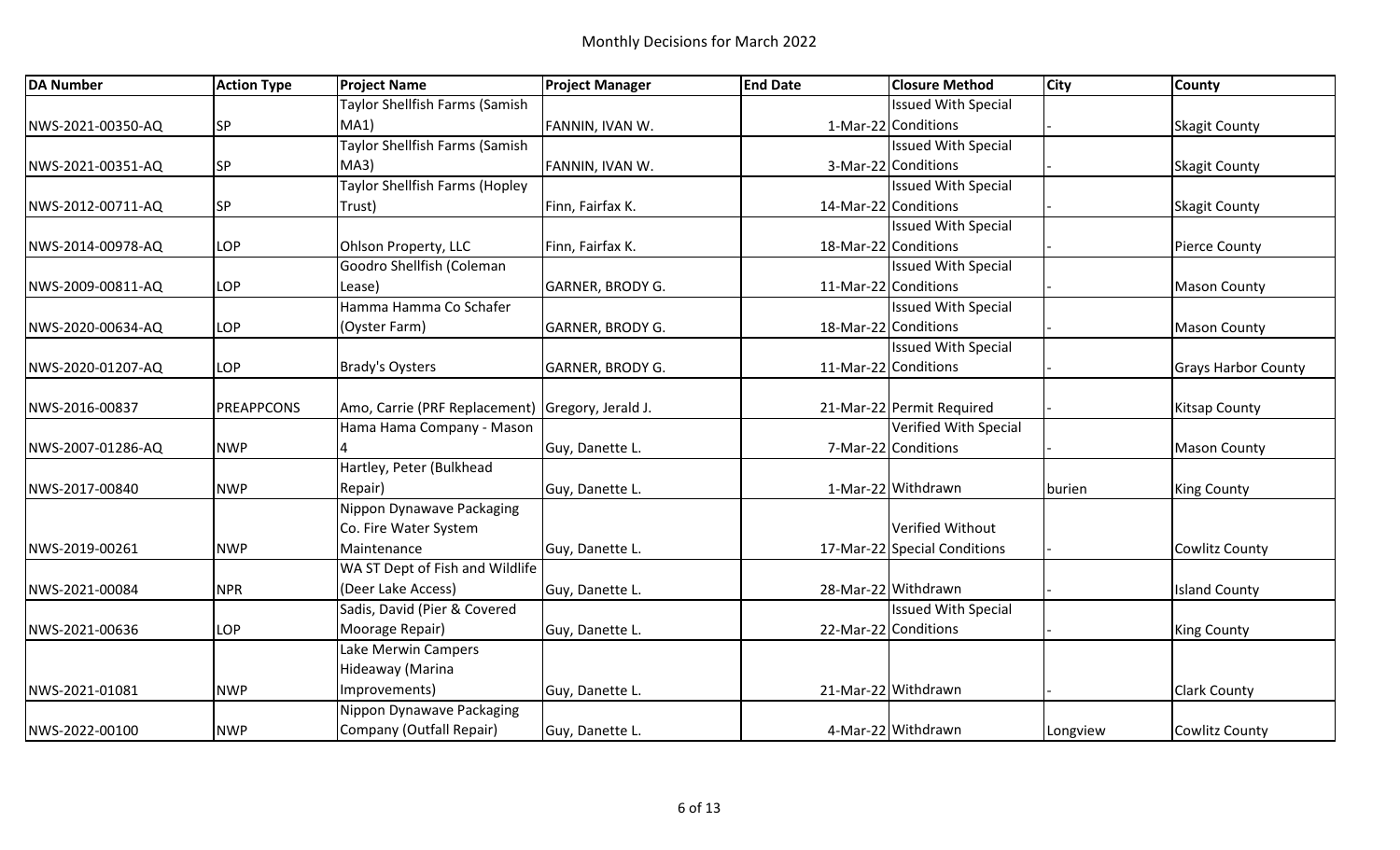| <b>DA Number</b>  | <b>Action Type</b> | <b>Project Name</b>                   | <b>Project Manager</b> | <b>End Date</b>     | <b>Closure Method</b>        | <b>City</b>   | <b>County</b>           |
|-------------------|--------------------|---------------------------------------|------------------------|---------------------|------------------------------|---------------|-------------------------|
|                   |                    | Nippon Dynawave Packaging             |                        |                     |                              |               |                         |
|                   |                    | Co. (Fire Water System                |                        |                     |                              |               |                         |
| NWS-2022-00101    | <b>NWP</b>         | Maintenance 2022)                     | Guy, Danette L.        |                     | 4-Mar-22 Withdrawn           | Longview      | <b>Cowlitz County</b>   |
|                   |                    |                                       |                        |                     | <b>Issued With Special</b>   |               |                         |
| NWS-2021-00769    | LOP                | Lazarus Jonathan (Boatlift)           | Hall, Megan L.         |                     | 21-Mar-22 Conditions         |               | <b>King County</b>      |
|                   |                    |                                       |                        |                     | <b>Extension of Time</b>     |               |                         |
| NWS-2010-00047    | PERMITMOD          | Hastings Estate Company, Inc          | Krenz, Daniel A.       |                     | 3-Mar-22 Authorized          | Port Townsend | Jefferson County        |
|                   |                    | Seattle Public Utilities (Ship        |                        |                     |                              |               |                         |
|                   |                    | Canal Water Qualitiy Project -        |                        |                     | <b>Issued With Special</b>   |               |                         |
| NWS-2016-01080    | LOP                | 3rd Avenue Microtunnel)               | Krenz, Daniel A.       |                     | 4-Mar-22 Conditions          |               | <b>King County</b>      |
|                   |                    | Bergstrom, Dale & Arla                |                        |                     | Withdrawn By                 |               |                         |
| NWS-2020-00280    | <b>RGP</b>         | (Structure Replacement)               | Krenz, Daniel A.       |                     | 7-Mar-22 Applicant           |               | <b>Pierce County</b>    |
|                   |                    | Stella Matutina LLC (Pier, Boat       |                        |                     | Withdrawn For Lack Of        |               |                         |
| NWS-2020-01224    | <b>NWP</b>         | House)                                | Krenz, Daniel A.       |                     | 22-Mar-22 Applicant Response | Clinton       | <b>Island County</b>    |
|                   |                    |                                       |                        |                     | Withdrawn To Become          |               |                         |
|                   |                    | Bainbridge Rose LLC (Pier,            |                        |                     | A Letter Of Permission       |               |                         |
| NWS-2021-00777    | <b>NWP</b>         | Ramp, Float)                          | Krenz, Daniel A.       | 21-Mar-22 (LOP)     |                              |               | <b>Kitsap County</b>    |
|                   |                    |                                       |                        |                     | Withdrawn To Become          |               |                         |
|                   |                    | R & B Oyster Inc. (Willapa Bay        |                        |                     | A Letter Of Permission       |               |                         |
| NWS-2020-00941-AQ | <b>SP</b>          | Sites)                                | Lee, Rory W.           | 28-Mar-22 (LOP)     |                              |               | <b>Pacific County</b>   |
|                   |                    |                                       |                        |                     | Withdrawn To Become          |               |                         |
|                   |                    | Seattle Shellfish LLC, SGI North      |                        |                     | A Letter Of Permission       |               |                         |
| NWS-2016-00638-AQ | <b>SP</b>          | Shellfish Farm                        | Long, Timothy M.       | 31-Mar-22 (LOP)     |                              |               | <b>Mason County</b>     |
|                   |                    | Seattle Shellfish LLC, SGI North      |                        |                     | <b>Issued With Special</b>   |               |                         |
| NWS-2016-00638-AQ | <b>LOP</b>         | Shellfish Farm                        | Long, Timothy M.       |                     | 7-Mar-22 Conditions          |               | <b>Mason County</b>     |
|                   |                    | Taylor Shellfish (Western             |                        |                     | <b>Issued With Special</b>   |               |                         |
| NWS-2021-00231-AQ | SP                 | Oyster / Burley Tidelands)            | Long, Timothy M.       |                     | 3-Mar-22 Conditions          |               | <b>Pierce County</b>    |
|                   |                    |                                       |                        |                     |                              |               |                         |
|                   |                    | <b>BNSF Railway Co. (Bates Double</b> |                        |                     | Withdrawn By                 |               |                         |
| NWS-2018-00513    | <b>NWP</b>         | Track Project) - WRD                  | Moore, David J.        | 15-Mar-22 Applicant |                              |               | <b>Klickitat County</b> |
|                   |                    | Twin Pines Landing Lots 16-17         |                        |                     | <b>Extension of Time</b>     |               |                         |
| NWS-2018-00949    | PERMITMOD          | Joint-Use Pier and Boatlifts          | Moore, David J.        |                     | 2-Mar-22 Authorized          |               | Douglas County          |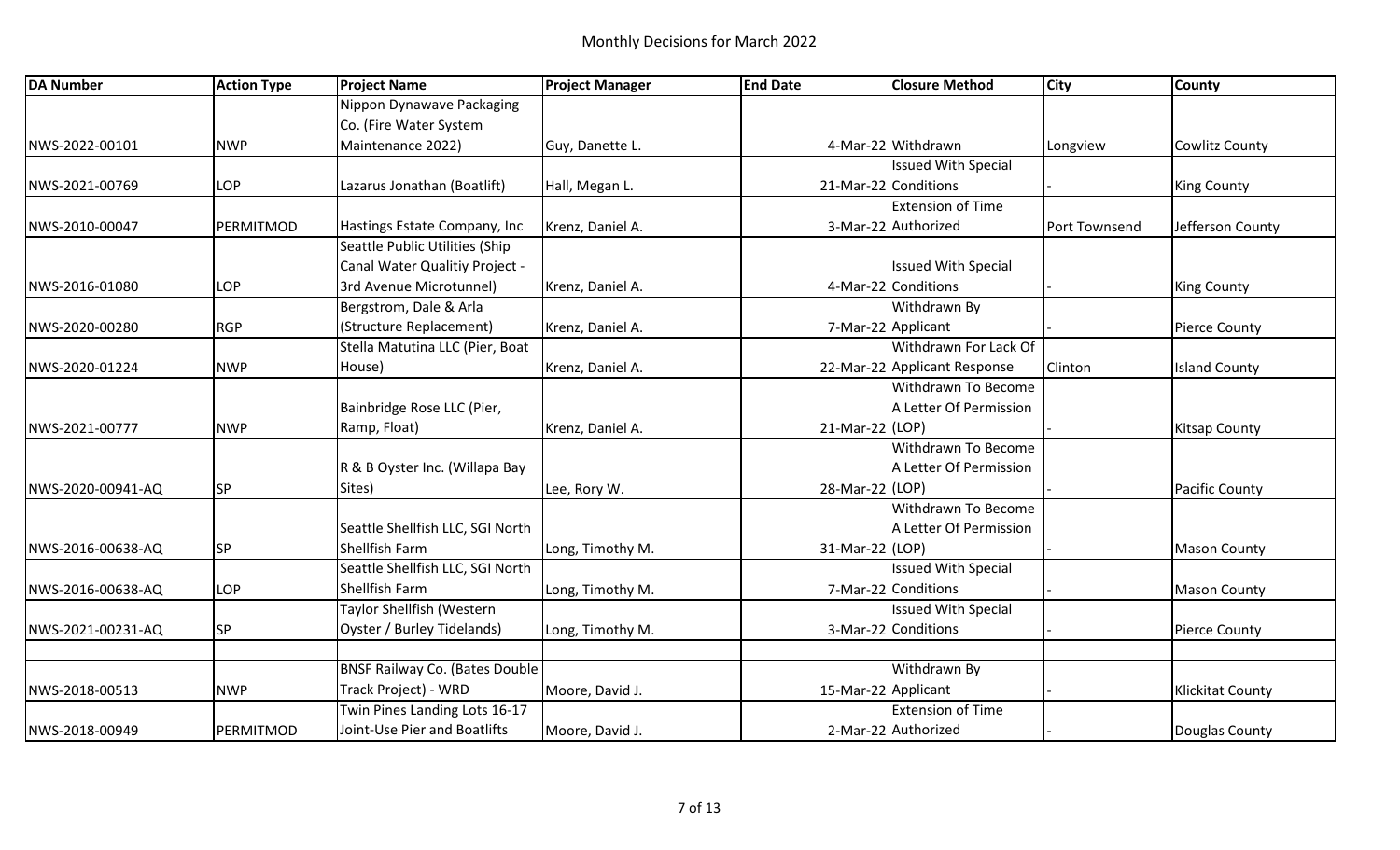| <b>DA Number</b>  | <b>Action Type</b> | <b>Project Name</b>                                 | <b>Project Manager</b> | <b>End Date</b>      | <b>Closure Method</b>        | <b>City</b> | <b>County</b>          |
|-------------------|--------------------|-----------------------------------------------------|------------------------|----------------------|------------------------------|-------------|------------------------|
|                   |                    | <b>Spokane County Public Works</b>                  |                        |                      |                              |             |                        |
| NWS-2020-00205    | <b>COMPCERT</b>    | (Bridge #4205 Scour Repair)                         | Moore, David J.        |                      | 31-Mar-22 Procedure Complete |             | Spokane County         |
|                   |                    | <b>Kittitas County Conservation</b>                 |                        |                      |                              |             |                        |
| NWS-2020-00828    | <b>COMPCERT</b>    | District (Fish Passage)                             | Moore, David J.        |                      | 31-Mar-22 Procedure Complete |             | <b>Kittitas County</b> |
|                   |                    | Western Washington University                       |                        |                      |                              |             |                        |
|                   |                    | (Shannon Point Marine Lab                           |                        |                      |                              |             |                        |
|                   |                    | Shoreline Improvements                              |                        |                      | Verified With Special        |             |                        |
| NWS-2021-00847    | <b>NWP</b>         | Project)                                            | Moore, David J.        | 17-Mar-22 Conditions |                              |             | <b>Skagit County</b>   |
|                   |                    | <b>Shaver Transportation</b>                        |                        |                      | Withdrawn By                 |             |                        |
| NWS-2021-01051    | <b>NWP</b>         | Company (Spud Barge)                                | Moore, David J.        | 28-Mar-22 Applicant  |                              |             | <b>Garfield County</b> |
|                   |                    |                                                     |                        |                      | Withdrawn For Lack Of        |             |                        |
| NWS-2021-01146    | <b>NPR</b>         | Innergex Renewable Energy (JD) Moore, David J.      |                        |                      | 17-Mar-22 Applicant Response |             | <b>Benton County</b>   |
|                   |                    | Halle, Jens and Sarah (Mooring                      |                        |                      | Verified With Special        |             |                        |
| NWS-2022-00140    | <b>NWP</b>         | <b>Buoy and Access Trail</b>                        | Moore, David J.        | 17-Mar-22 Conditions |                              |             | <b>Chelan County</b>   |
|                   |                    |                                                     |                        |                      | Verified With Special        |             |                        |
| NWS-2014-00847    | <b>NWP</b>         | Mead & Hunt, Inc. (Sewer Line) Nadjkovic, Amanda N. |                        |                      | 9-Mar-22 Conditions          | Renton      | <b>King County</b>     |
|                   |                    | Kitsap County Department of                         |                        |                      |                              |             |                        |
|                   |                    | Public Works (Culvert                               |                        |                      | Verified With Special        |             |                        |
| NWS-2019-00615    | <b>NWP</b>         | Replacements)                                       | Nadjkovic, Amanda N.   | 10-Mar-22 Conditions |                              |             | <b>Kitsap County</b>   |
| NWS-2022-00001    | <b>FOIAA</b>       | <b>General FOIA</b>                                 | NWS UNASSIGNED         |                      | 15-Mar-22 Procedure Complete |             |                        |
| NWS-2022-00005    | <b>OUTRCH</b>      | General Outreach                                    | NWS UNASSIGNED         |                      | 30-Mar-22 Procedure Complete |             |                        |
| NWS-2022-00005    | <b>OUTRCH</b>      | General Outreach                                    | NWS UNASSIGNED         |                      | 30-Mar-22 Procedure Complete |             |                        |
| NWS-2022-00005    | <b>OUTRCH</b>      | General Outreach                                    | NWS UNASSIGNED         |                      | 31-Mar-22 Procedure Complete |             |                        |
| NWS-2022-00005    | <b>OUTRCH</b>      | General Outreach                                    | NWS UNASSIGNED         |                      | 31-Mar-22 Procedure Complete |             |                        |
|                   |                    |                                                     |                        |                      | <b>Issued With Special</b>   |             |                        |
| NWS-2013-01288-AQ | SP                 | <b>BWH Shellfish</b>                                | Payne, Aric J.         | 10-Mar-22 Conditions |                              |             | <b>Mason County</b>    |
|                   |                    | J&G Gunstone Clams Inc (Oen                         |                        |                      | <b>Issued With Special</b>   |             |                        |
| NWS-2019-00813-AQ | LOP                | Lease)                                              | Payne, Aric J.         | 11-Mar-22 Conditions |                              |             | Jefferson County       |
|                   |                    | Pacific Shellfish Nahcotta LLC,                     |                        |                      | <b>Issued With Special</b>   |             |                        |
| NWS-2020-00720-AQ | SP                 | Willapa Oysterville Lease                           | Payne, Aric J.         |                      | 30-Mar-22 Conditions         |             | <b>Pacific County</b>  |
|                   |                    | Pacific Shellfish Nahcotta LLC,                     |                        |                      | <b>Issued With Special</b>   |             |                        |
| NWS-2020-00722-AQ | SP                 | Willapa Stony Point Lease                           | Payne, Aric J.         |                      | 30-Mar-22 Conditions         |             | <b>Pacific County</b>  |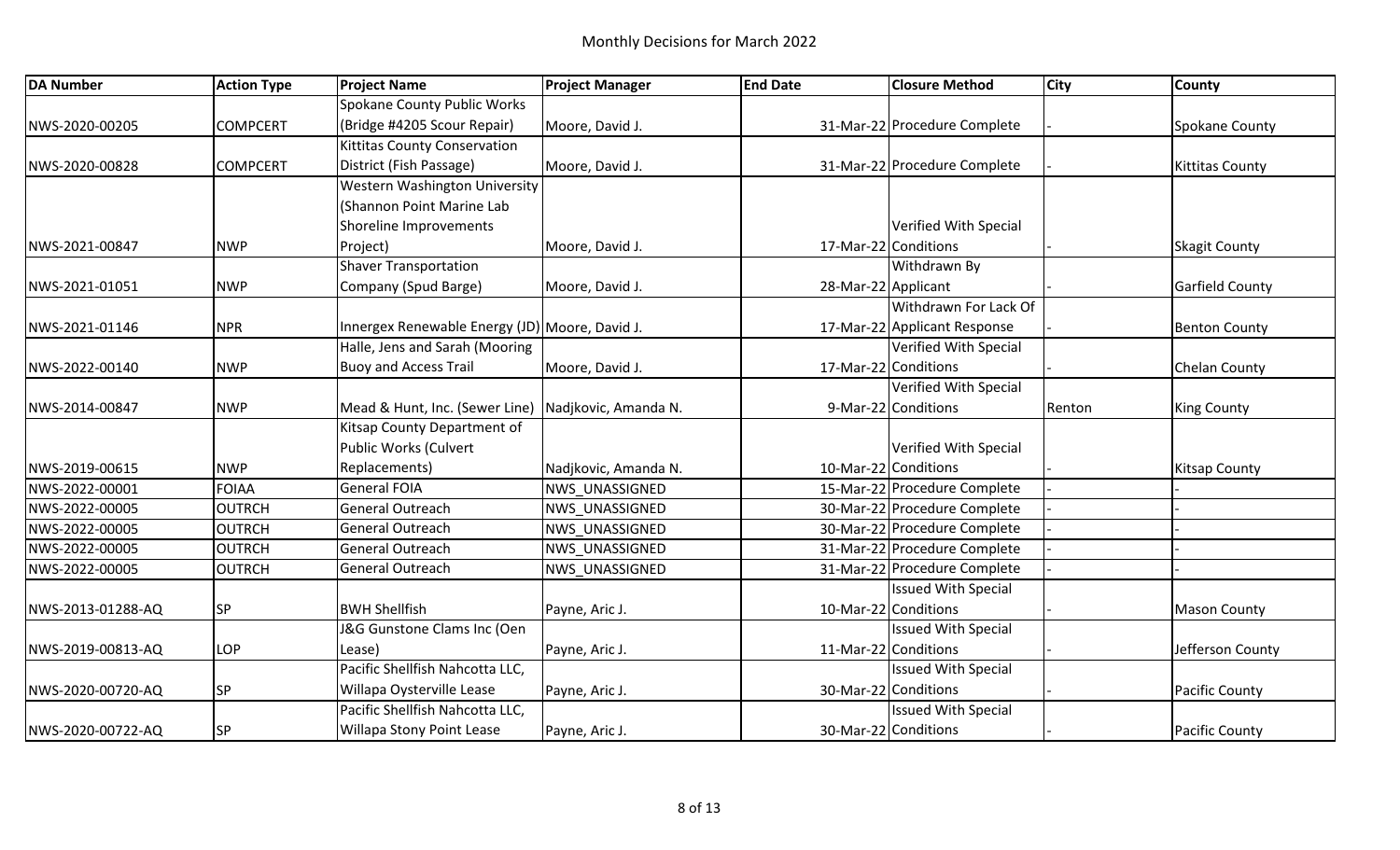| <b>DA Number</b>  | <b>Action Type</b> | <b>Project Name</b>                             | <b>Project Manager</b> | <b>End Date</b> | <b>Closure Method</b>            | <b>City</b> | <b>County</b>              |
|-------------------|--------------------|-------------------------------------------------|------------------------|-----------------|----------------------------------|-------------|----------------------------|
|                   |                    | Pacific Shellfish Nahcotta LLC,                 |                        |                 | <b>Issued With Special</b>       |             |                            |
| NWS-2020-00723-AQ | <b>SP</b>          | Willapa-Tokepoint-Baypoint                      | Payne, Aric J.         |                 | 30-Mar-22 Conditions             |             | <b>Pacific County</b>      |
|                   |                    | Pacific Shellfish Grays Harbor                  |                        |                 | <b>Issued With Special</b>       |             |                            |
| NWS-2020-00729-AQ | <b>SP</b>          | LLC, Swan                                       | Payne, Aric J.         |                 | 30-Mar-22 Conditions             |             | <b>Grays Harbor County</b> |
|                   |                    |                                                 |                        |                 |                                  |             |                            |
|                   |                    | Pacific Shellfish Nahcotta LLC,                 |                        |                 | <b>Issued With Special</b>       |             |                            |
| NWS-2020-00817-AQ | <b>SP</b>          | Willapa-Station House & Katzer   Payne, Aric J. |                        |                 | 30-Mar-22 Conditions             |             | <b>Pacific County</b>      |
|                   |                    | Pacific Shellfish Nahcotta LLC,                 |                        |                 | <b>Issued With Special</b>       |             |                            |
| NWS-2020-00832-AQ | <b>SP</b>          | Willapa-Nemah High Ground                       | Payne, Aric J.         |                 | 30-Mar-22 Conditions             |             | <b>Pacific County</b>      |
|                   |                    | Pacific Shellfish Nahcotta LLC,                 |                        |                 | <b>Issued With Special</b>       |             |                            |
| NWS-2020-00833-AQ | <b>SP</b>          | Willapa-Olson Slough)                           | Payne, Aric J.         |                 | 30-Mar-22 Conditions             |             | <b>Pacific County</b>      |
| NWS-2008-00830-NO | <b>FOIAA</b>       | Acanda International, LLC                       | Perry, Randel J.       |                 | 11-Mar-22 Procedure Complete     |             | <b>Whatcom County</b>      |
|                   |                    | Lummi Commercial Company                        |                        |                 |                                  |             |                            |
| NWS-2015-00472    | PERMITMOD          | (Lummi Fuel Station)                            | Perry, Randel J.       |                 | 28-Mar-22 Permit Modified        | Ferndale    | <b>Whatcom County</b>      |
|                   |                    | <b>Bremerton Public Works &amp;</b>             |                        |                 |                                  |             |                            |
|                   |                    | Utilities Dept. (Stormwater                     |                        |                 | Verified With Special            |             |                            |
| NWS-2021-00161    | <b>NWP</b>         | Improvements)                                   | Perry, Randel J.       |                 | 4-Mar-22 Conditions              |             | <b>Kitsap County</b>       |
|                   |                    | <b>Whatcom County Public Works</b>              |                        |                 |                                  |             |                            |
|                   |                    | (Swift Creek Sediment                           |                        |                 | Verified With Special            |             |                            |
| NWS-2021-00549    | <b>NWP</b>         | <b>Management Action Plan)</b>                  | Perry, Randel J.       |                 | 29-Mar-22 Conditions             |             | <b>Whatcom County</b>      |
|                   |                    | <b>National Park Service (Creek</b>             |                        |                 |                                  |             |                            |
| NWS-2022-00189    | <b>NPR</b>         | <b>Crossing Repairs)</b>                        | Perry, Randel J.       |                 | 11-Mar-22 Activity Exempt        |             | <b>Whatcom County</b>      |
|                   |                    | Bellingham, Port of (Gate 3 Fire                |                        |                 |                                  |             |                            |
| NWS-2022-00225    | <b>NPR</b>         | <b>System Repairs)</b>                          | Perry, Randel J.       |                 | 24-Mar-22 Activity Not Regulated |             | <b>Whatcom County</b>      |
|                   |                    | Elston's Clam and Oyster Co                     |                        |                 | <b>Issued With Special</b>       |             |                            |
| NWS-2012-01235-AQ | <b>SP</b>          | (Dutchers Cove)                                 | Polley, Benjamin L.    |                 | 21-Mar-22 Conditions             | Vaughn      | <b>Pierce County</b>       |
|                   |                    |                                                 |                        |                 | <b>Issued With Special</b>       |             |                            |
| NWS-2010-00985-AQ | <b>LOP</b>         | Seattle Shellfish (Radich)                      | Rivera, Joseph N.      |                 | 7-Mar-22 Conditions              |             | <b>Mason County</b>        |
|                   |                    | Seattle Shellfish (Rodeheaver                   |                        |                 | <b>Issued With Special</b>       |             |                            |
| NWS-2012-00397-AQ | <b>LOP</b>         | Trust)                                          | Rivera, Joseph N.      |                 | 11-Mar-22 Conditions             |             | <b>Thurston County</b>     |
|                   |                    | Mercer Island, City of (Shoreline               |                        |                 | Verified With Special            |             |                            |
| NWS-2021-00118    | <b>NWP</b>         | Restoration)                                    | Rogers, Kelsey N.      |                 | 7-Mar-22 Conditions              |             | <b>King County</b>         |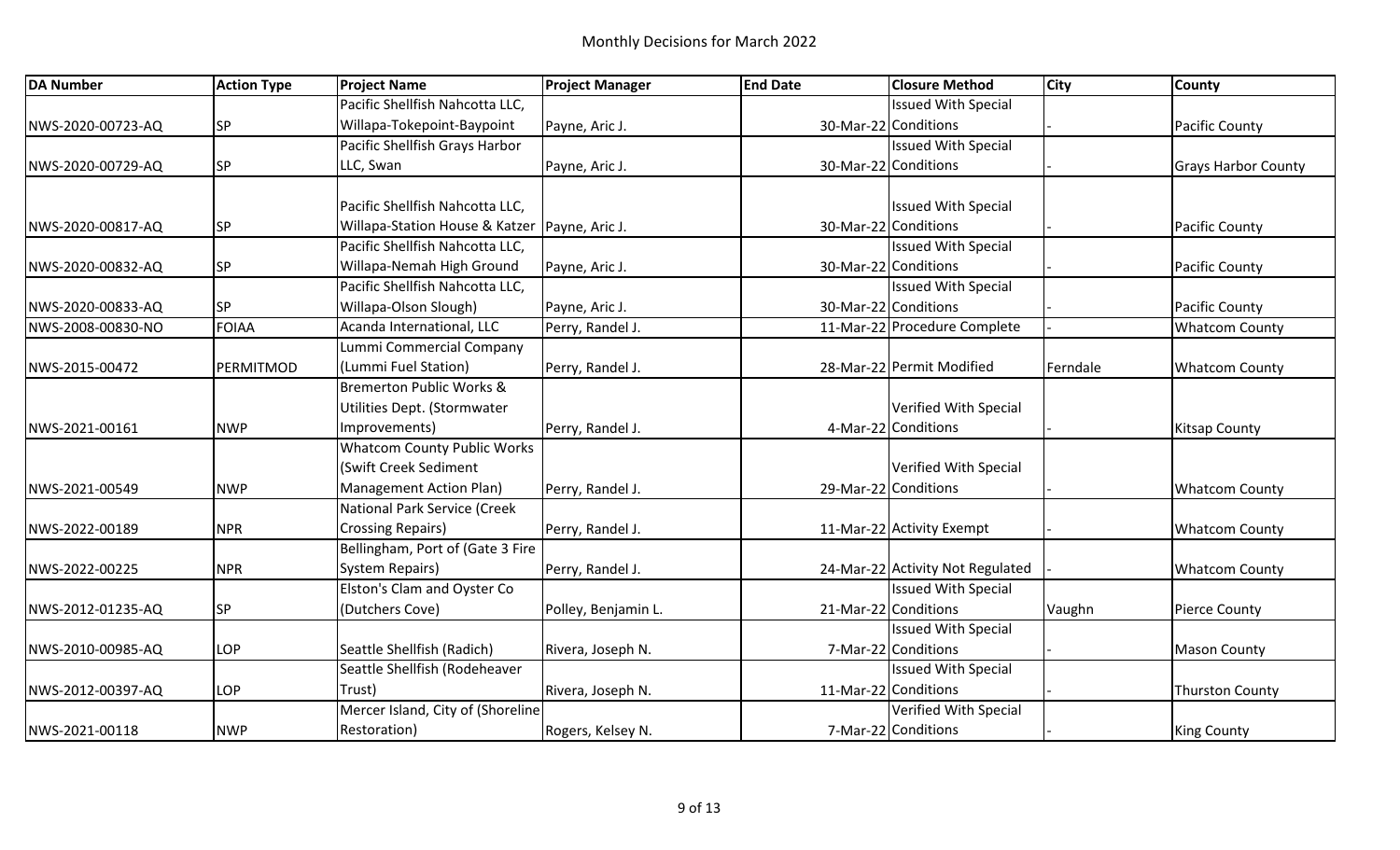| <b>DA Number</b> | <b>Action Type</b> | <b>Project Name</b>                                 | <b>Project Manager</b> | <b>End Date</b>      | <b>Closure Method</b>           | <b>City</b> | <b>County</b>         |
|------------------|--------------------|-----------------------------------------------------|------------------------|----------------------|---------------------------------|-------------|-----------------------|
|                  |                    | Mercer Island, City of (Shoreline                   |                        |                      | <b>Verified With Special</b>    |             |                       |
| NWS-2021-00118   | <b>NWP</b>         | Restoration)                                        | Rogers, Kelsey N.      |                      | 7-Mar-22 Conditions             |             | <b>King County</b>    |
|                  |                    |                                                     |                        |                      | Verified With Special           |             |                       |
| NWS-2021-00239   | <b>NWP</b>         | Ren, Pearl (Dock Repair)                            | Rogers, Kelsey N.      |                      | 7-Mar-22 Conditions             |             | <b>King County</b>    |
|                  |                    |                                                     |                        |                      | Verified With Special           |             |                       |
| NWS-2021-00274   | <b>NWP</b>         | Althoff, Laura (Pier)                               | Rogers, Kelsey N.      | 17-Mar-22 Conditions |                                 |             | <b>King County</b>    |
|                  |                    |                                                     |                        |                      | <b>Issued With Special</b>      |             |                       |
| NWS-2021-00274   | <b>LOP</b>         | Althoff, Laura (Pier)                               | Rogers, Kelsey N.      | 17-Mar-22 Conditions |                                 |             | <b>King County</b>    |
|                  |                    |                                                     |                        |                      | Verified With Special           |             |                       |
| NWS-2021-00274   | <b>NWP</b>         | Althoff, Laura (Pier)                               | Rogers, Kelsey N.      | 17-Mar-22 Conditions |                                 |             | <b>King County</b>    |
|                  |                    |                                                     |                        |                      | <b>Issued With Special</b>      |             |                       |
| NWS-2021-00650   | <b>LOP</b>         | Berman, Steve (Pier)                                | Rogers, Kelsey N.      |                      | 31-Mar-22 Conditions            |             | <b>King County</b>    |
|                  |                    | South Whidbey Island, Port of                       |                        |                      | <b>Issued With Special</b>      |             |                       |
| NWS-2021-00770   | <b>LOP</b>         | (Maintenance Projects)                              | Rogers, Kelsey N.      | 18-Mar-22 Conditions |                                 |             | <b>Island County</b>  |
|                  |                    | South Whidbey Island, Port of                       |                        |                      | Verified With Special           |             |                       |
| NWS-2021-00770   | <b>NWP</b>         | (Maintenance Projects)                              | Rogers, Kelsey N.      |                      | 18-Mar-22 Conditions            |             | <b>Island County</b>  |
|                  |                    |                                                     |                        |                      | Withdrawn To Become             |             |                       |
|                  |                    |                                                     |                        |                      | A Letter Of Permission          |             |                       |
| NWS-2021-01062   | <b>NWP</b>         | Hatsukami Tom (Pier Repair)                         | Rogers, Kelsey N.      | 3-Mar-22 (LOP)       |                                 |             | <b>King County</b>    |
| NWS-2021-01062   | <b>LOP</b>         | Hatsukami Tom (Pier Repair)                         | Rogers, Kelsey N.      |                      | 29-Mar-22 Withdrawn             |             | <b>King County</b>    |
|                  |                    |                                                     |                        |                      |                                 |             |                       |
| NWS-2012-00232   | <b>UNAUTHACT</b>   | Smokey Point Commercial, LLC Sanguinetti, Pamela A. |                        |                      | 29-Mar-22 Voluntary Restoration |             | Snohomish County      |
|                  |                    | Pacific Northwest National                          |                        |                      |                                 |             |                       |
|                  |                    | Laboratory (Five Year Research                      |                        |                      | <b>Extension of Time</b>        |             |                       |
| NWS-2015-01063   | PERMITMOD          | Plan)                                               | Sanguinetti, Pamela A. |                      | 4-Mar-22 Authorized             |             | <b>Clallam County</b> |
|                  |                    | Quiliute Tribe (emergency                           |                        |                      |                                 |             |                       |
| NWS-2021-00456   | <b>PREAPPCONS</b>  | action)                                             | Sanguinetti, Pamela A. |                      | 4-Mar-22 Permit Required        |             | <b>Clallam County</b> |
|                  |                    | Port Townsend, City of                              |                        |                      |                                 |             |                       |
|                  |                    | (Discovery Road Bikeway and                         |                        |                      | Verified With Special           |             |                       |
| NWS-2021-00694   | <b>NWP</b>         | Sidewalks Project)                                  | Sanguinetti, Pamela A. | 10-Mar-22 Conditions |                                 |             | Jefferson County      |
|                  |                    | Rayonier (Pilot Removal of Pier                     |                        |                      | Withdrawn By                    |             |                       |
| NWS-2021-00936   | <b>SP</b>          | Pilings)                                            | Sanguinetti, Pamela A. |                      | 2-Mar-22 Applicant              |             | <b>Clallam County</b> |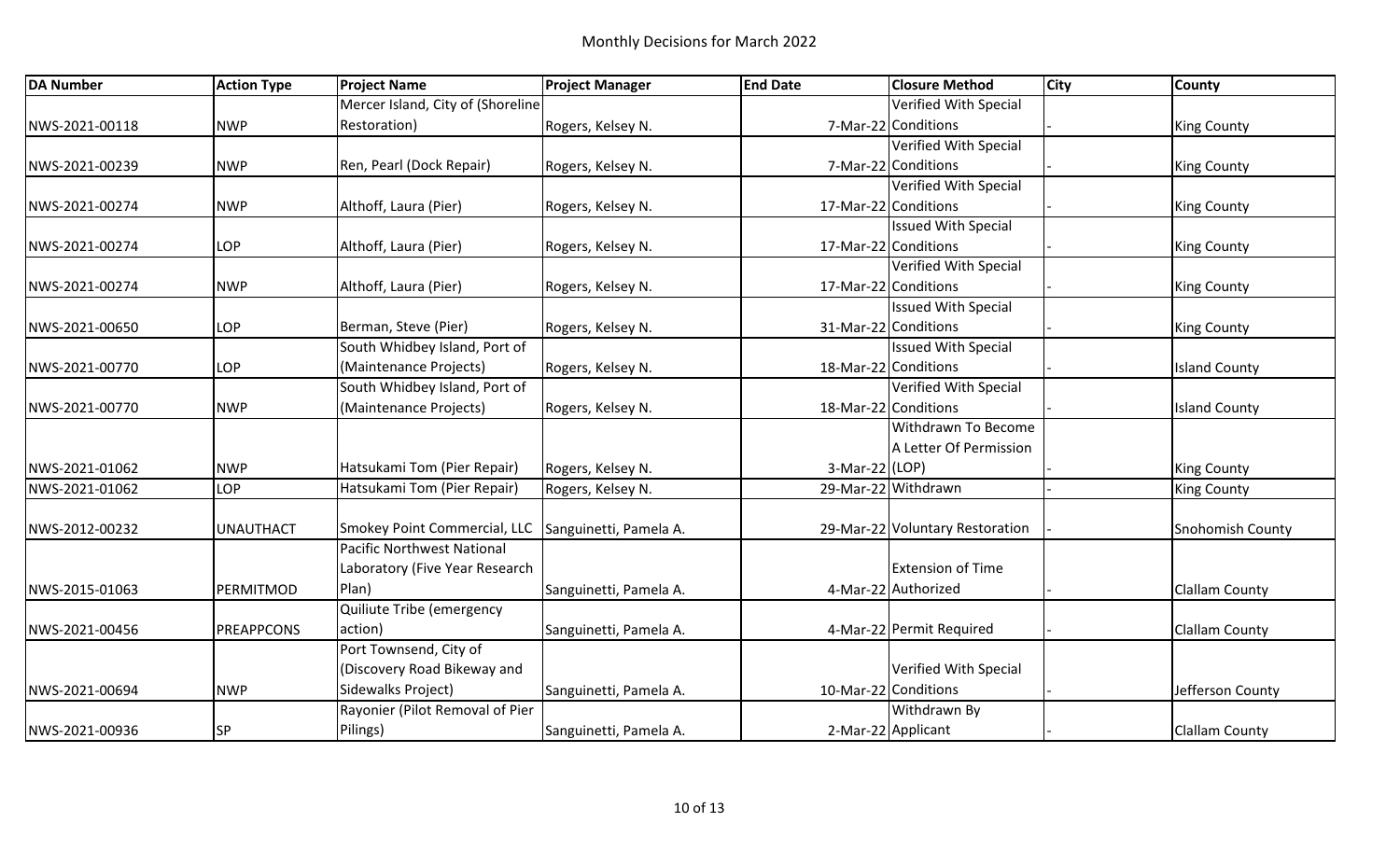| <b>DA Number</b>  | <b>Action Type</b> | <b>Project Name</b>                                      | <b>Project Manager</b>  | <b>End Date</b>      | <b>Closure Method</b>           | <b>City</b>  | <b>County</b>          |
|-------------------|--------------------|----------------------------------------------------------|-------------------------|----------------------|---------------------------------|--------------|------------------------|
|                   |                    | Dowdell, Stephen (Gray Fox                               |                         |                      |                                 |              |                        |
| NWS-2021-01008    | <b>UNAUTHACT</b>   | Farm)                                                    | Sanguinetti, Pamela A.  |                      | 17-Mar-22 No Further Action     |              | Jefferson County       |
|                   |                    | Henry, Mark (Bulkhead and                                |                         |                      | Withdrawn Due To No             |              |                        |
| NWS-2021-01009    | <b>NWP</b>         | Pier)                                                    | Sanguinetti, Pamela A.  |                      | 30-Mar-22 Permit Required (NPR) | Mount Vernon | <b>Skagit County</b>   |
|                   |                    |                                                          |                         |                      | Activity does NOT               |              |                        |
|                   |                    | Henry, Mark (Bulkhead and                                |                         |                      | impact a potential              |              |                        |
| NWS-2021-01009    | <b>NPR</b>         | Pier)                                                    | Sanguinetti, Pamela A.  |                      | 30-Mar-22 WOTUS (PJD or No JD)  | Mount Vernon | <b>Skagit County</b>   |
|                   |                    | Jamestown S'Klallam Tribe                                |                         |                      | Verified With Special           |              |                        |
| NWS-2022-00033    | <b>NWP</b>         | (Dike Removal and Restoration) Sanguinetti, Pamela A.    |                         | 29-Mar-22 Conditions |                                 |              | <b>Clallam County</b>  |
|                   |                    |                                                          |                         |                      | Verified With Special           |              |                        |
| NWS-2022-00104    | <b>NWP</b>         | <b>Straitside Resort (Pilings)</b>                       | Sanguinetti, Pamela A.  |                      | 1-Mar-22 Conditions             |              | <b>Clallam County</b>  |
|                   |                    | Sachs Mitchel (Cushman                                   |                         |                      | Withdrawn For                   |              |                        |
| NWS-2022-00150    | <b>NWP</b>         | Project)                                                 | Sanguinetti, Pamela A.  |                      | 15-Mar-22 Enforcement Action    | Hoodsport    | <b>Mason County</b>    |
|                   |                    | Sachs Mitchel (Cushman                                   |                         |                      |                                 |              |                        |
| NWS-2022-00150    | <b>UNAUTHACT</b>   | Project)                                                 | Sanguinetti, Pamela A.  |                      | 16-Mar-22 No Further Action     | Hoodsport    | <b>Mason County</b>    |
|                   |                    | Holiday Beach Home Tracts Inc                            |                         |                      | Verified With Special           |              |                        |
| NWS-2022-00161    | <b>NWP</b>         | (Piling Replacement)                                     | Sanguinetti, Pamela A.  | 25-Mar-22 Conditions |                                 |              | <b>Mason County</b>    |
|                   |                    | Jefferson County Marine                                  |                         |                      |                                 |              |                        |
|                   |                    | Resources Committee (Oyster                              |                         |                      | Verified With Special           |              |                        |
| NWS-2022-00184    | <b>NWP</b>         | Habitat Enhancement)                                     | Sanguinetti, Pamela A.  | 31-Mar-22 Conditions |                                 |              | Jefferson County       |
|                   |                    | Twanoh Falls Beach Club                                  |                         |                      |                                 |              |                        |
|                   |                    | (Emergency Piling                                        |                         |                      |                                 |              |                        |
| NWS-2022-00197    | <b>PREAPPCONS</b>  | Replacement)                                             | Sanguinetti, Pamela A.  |                      | 14-Mar-22 Permit Required       |              | <b>Mason County</b>    |
| NWS-2022-00214    | <b>UNAUTHACT</b>   | Meadows, Jason and Tabitha                               | Sanguinetti, Pamela A.  |                      | 16-Mar-22 No Further Action     | Port Angeles | <b>Clallam County</b>  |
| NWS-2022-00218    | UNAUTHACT          | <b>Mason County Public Works</b>                         | Sanguinetti, Pamela A.  |                      | 17-Mar-22 No Further Action     |              | <b>Mason County</b>    |
|                   |                    | Allen Shellfish LLC--(Roser                              |                         |                      | <b>Issued With Special</b>      |              |                        |
| NWS-2007-01389-AQ | <b>LOP</b>         | Lease)                                                   | Schroeder, Christina L. | 25-Mar-22 Conditions |                                 |              | <b>Thurston County</b> |
|                   |                    | Priority 3.8 J & G Gunstone                              |                         |                      | <b>Issued With Special</b>      |              |                        |
|                   | LOP                | Clams, Inc. Gift Trust Dabob Bay Schroeder, Christina L. |                         |                      | 3-Mar-22 Conditions             |              | Jefferson County       |
| NWS-2012-01273-AQ |                    | Taylor Shellfish Farms (Willapa                          |                         |                      | <b>Issued With Special</b>      |              |                        |
| NWS-2021-00348-AQ | SP                 | MA2 North)                                               | Sentner, Thomas F.      | 16-Mar-22 Conditions |                                 |              | <b>Pacific County</b>  |
|                   |                    |                                                          |                         |                      |                                 |              |                        |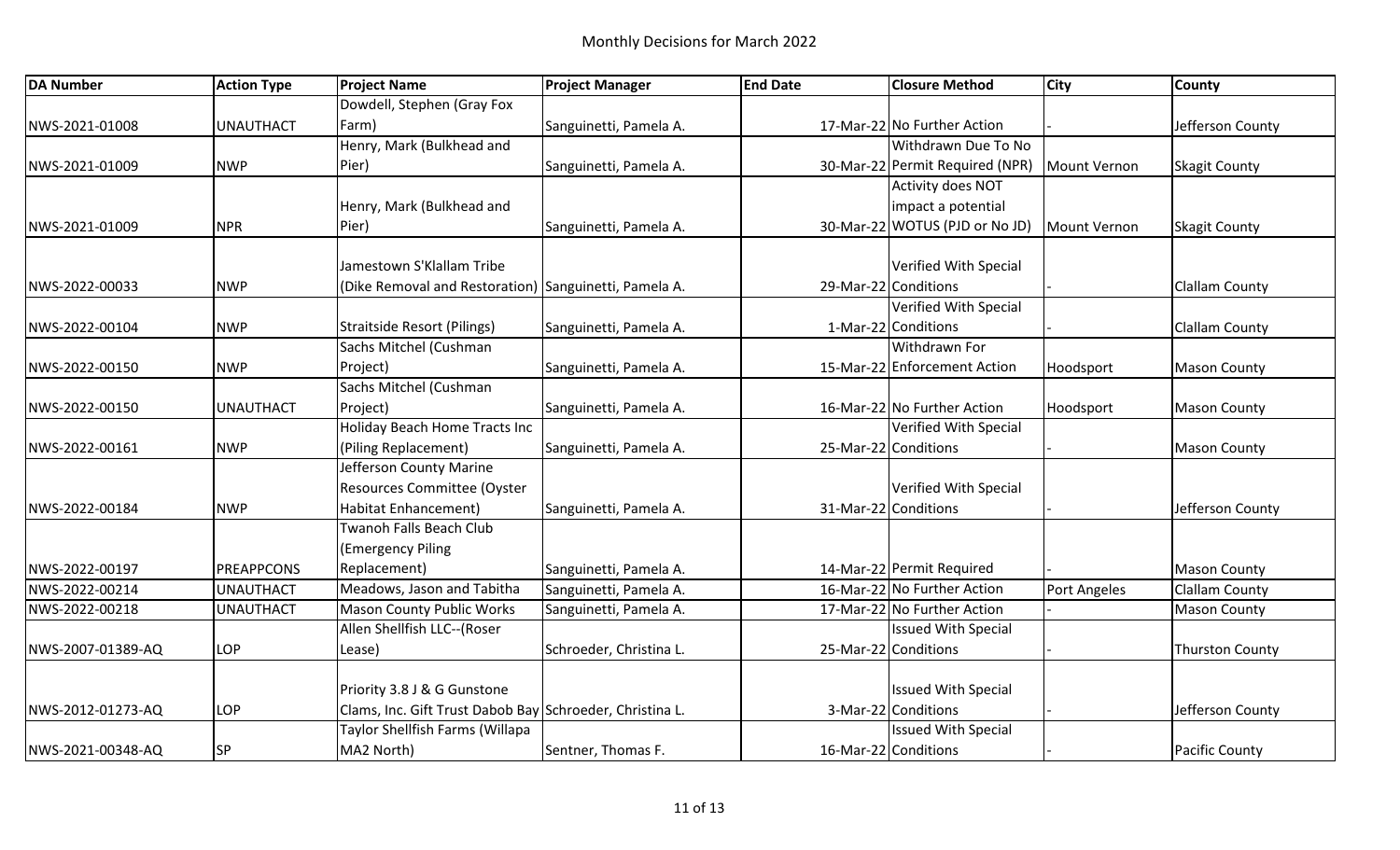| <b>DA Number</b>  | <b>Action Type</b> | <b>Project Name</b>                 | <b>Project Manager</b> | <b>End Date</b> | <b>Closure Method</b>            | <b>City</b> | <b>County</b>          |
|-------------------|--------------------|-------------------------------------|------------------------|-----------------|----------------------------------|-------------|------------------------|
|                   |                    | D.D. DeNotta Wild Shellfish         |                        |                 | <b>Issued With Special</b>       |             |                        |
| NWS-2022-00046    | LOP                | Farm (South Hood Canal)             | Sentner, Thomas F.     |                 | 16-Mar-22 Conditions             |             | <b>Mason County</b>    |
|                   |                    | Northern Oyster Company--           |                        |                 | <b>Issued With Special</b>       |             |                        |
| NWS-2007-01472-AQ | <b>SP</b>          | Pacific 7                           | Smith, Amiee P.        |                 | 10-Mar-22 Conditions             |             | <b>Pacific County</b>  |
|                   |                    |                                     |                        |                 | <b>Issued With Special</b>       |             |                        |
| NWS-2007-01138-AQ | LOP                | Heckes Clams Inc (Samish Bay)       | Smith, Ronnie D.       |                 | 16-Mar-22 Conditions             |             | <b>Skagit County</b>   |
|                   |                    | <b>Washington State Seafood LLC</b> |                        |                 |                                  |             |                        |
|                   |                    | (Kitsap Oyster Farm East            |                        |                 | <b>Issued Without Special</b>    |             |                        |
| NWS-2020-01157-AQ | LOP                | Parcels)                            | Smith, Ronnie D.       |                 | 23-Mar-22 Conditions             |             | <b>Kitsap County</b>   |
|                   |                    | <b>Mason County Public Works</b>    |                        |                 |                                  |             |                        |
|                   |                    | <b>Department (Homer Adams</b>      |                        |                 |                                  |             |                        |
| NWS-2021-00399    | <b>UNAUTHACT</b>   | Road Culvert Replacement)           | Stanford, Samantha M.  |                 | 24-Mar-22 No Further Action      |             | <b>Mason County</b>    |
|                   |                    | <b>Mason County Public Works</b>    |                        |                 |                                  |             |                        |
|                   |                    | Department (Dayton Cr -             |                        |                 |                                  |             |                        |
|                   |                    | Highland Rd. Culvert                |                        |                 |                                  |             |                        |
| NWS-2021-00400    | <b>UNAUTHACT</b>   | Replacement)                        | Stanford, Samantha M.  |                 | 24-Mar-22 No Further Action      |             | <b>Mason County</b>    |
|                   |                    | Moriarty, Dan (Bulkhead             |                        |                 |                                  |             |                        |
| NWS-2022-00216    | <b>NPR</b>         | Repair)                             | Stanford, Samantha M.  |                 | 24-Mar-22 Activity Not Regulated |             | <b>King County</b>     |
|                   |                    | <b>Bonneville Power</b>             |                        |                 |                                  |             |                        |
| NWS-2022-00217    | <b>PREAPPCONS</b>  | Administration (Culvert)            | Stanford, Samantha M.  |                 | 17-Mar-22 Permit Required        |             |                        |
|                   |                    |                                     |                        |                 | <b>Issued With Special</b>       |             |                        |
| NWS-2009-01565-AQ | LOP                | Seattle Shellfish (Ronne Lease)     | Sullivan, Roscoe L.    |                 | 11-Mar-22 Conditions             | Olympia     | <b>Thurston County</b> |
|                   |                    | Seattle Shellfish LLC, Hopkins      |                        |                 | <b>Issued With Special</b>       |             |                        |
| NWS-2010-00503-AQ | LOP                | Lease                               | Sullivan, Roscoe L.    |                 | 4-Mar-22 Conditions              |             | <b>Mason County</b>    |
|                   |                    |                                     |                        |                 | <b>Issued With Special</b>       |             |                        |
| NWS-2020-01145-AQ | <b>SP</b>          | <b>Station House Oyster Inc</b>     | Sullivan, Roscoe L.    |                 | 21-Mar-22 Conditions             |             | <b>Pacific County</b>  |
|                   |                    |                                     |                        |                 |                                  |             |                        |
|                   |                    |                                     |                        |                 | Withdrawn To Become              |             |                        |
| NWS-2020-01145-AQ | LOP                | <b>Station House Oyster Inc</b>     | Sullivan, Roscoe L.    |                 | 21-Mar-22 A Standard Permit      |             | <b>Pacific County</b>  |
|                   |                    |                                     |                        |                 | <b>Issued With Special</b>       |             |                        |
| NWS-2007-01161-AQ | LOP                | Salty Dog Seafood Inc.              | Webb, Kylie M.         |                 | 15-Mar-22 Conditions             |             | <b>Thurston County</b> |
|                   |                    |                                     |                        |                 | <b>Issued With Special</b>       |             |                        |
| NWS-2012-01152-AQ | LOP                | Taylor Shellfish, Rolfs Lease       | Webb, Kylie M.         |                 | 10-Mar-22 Conditions             |             | <b>Mason County</b>    |